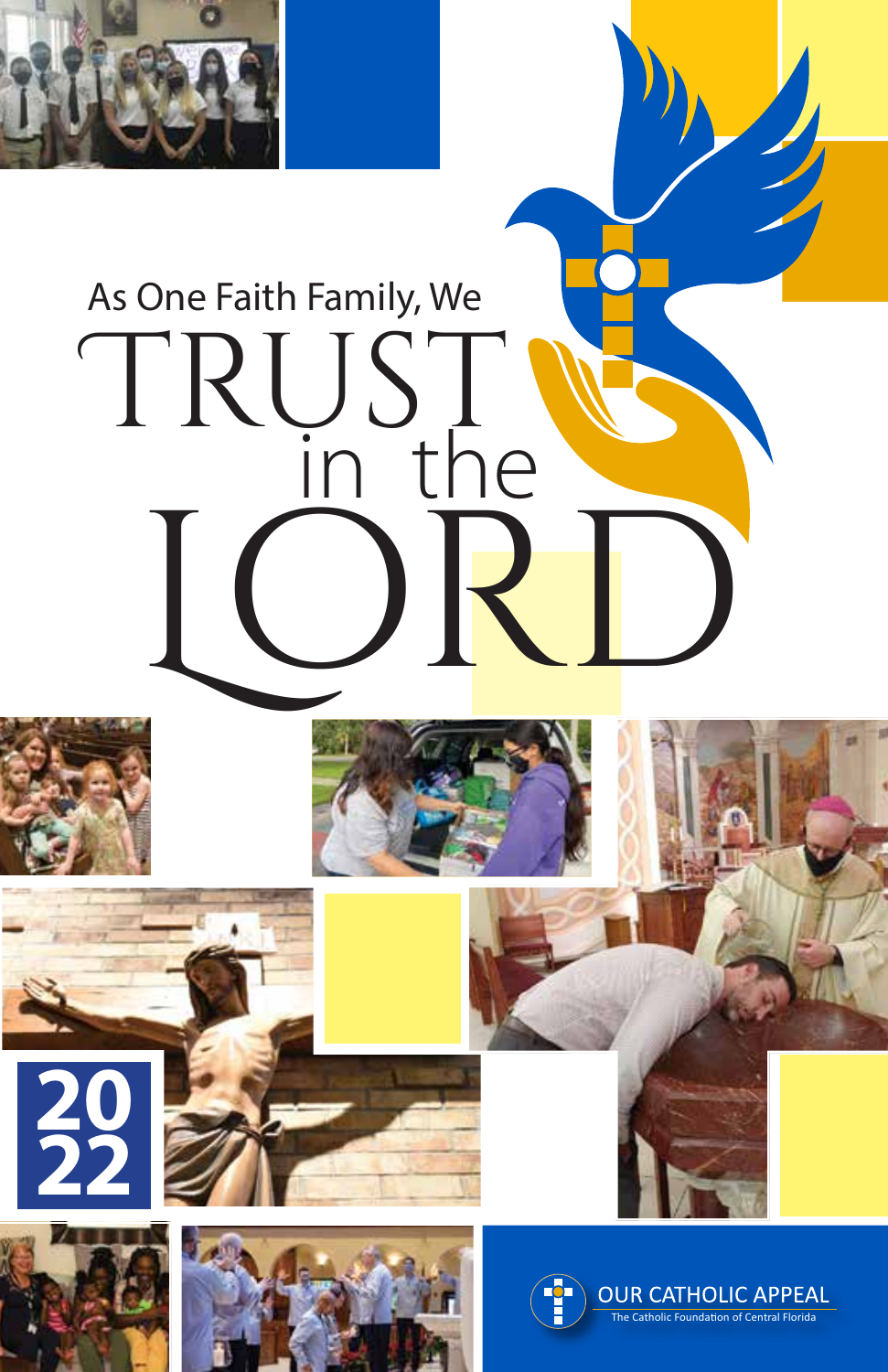## My Sisters and Brothers in Christ:

**Trust in the Lord!** Trust in the Lord! These words are prayed and exclaimed, the anointing of each day. They are the praise of our ancestors, Abraham, Isaac and Jacob; the fiat of Mary, our Blessed Mother; and her spouse, Joseph. These four words are the words of faith in God.

As I travel throughout our nine counties and meet you, my heart rejoices as you have shown your faith in God; your prayer of humility is 'Trust in the Lord'. Over the course of the last two years, you and I have learned much about trusting in God as we have experienced the pandemic. Trust in God requires earthly sacrifices and great prayer. Trusting in the Lord means accepting what is placed before us as a gift from God and praising God, prospering what we have been given as blessing. We can trust that God's strength will make up for whatever in us is lacking.

The ministries supported by your generosity to Our Catholic Appeal build the house of God for His blessing. They sustain the gift of priesthood through Vocations and Clergy Care; form our permanent deacons to satisfy the hunger of the people; teach us to pray and sing within God's liturgy; lead our young people to know and serve God; offer mercy and sustenance to the meek and lowly; sanctify the dying and bury the dead; keep us safe as we walk the sacred ground of parishes and missions; communicate God's essential Word through all forms of media that you might also hear God's Word. These ministries bear fruit throughout our diocese, and feed you, God's people, within each parish, school, and mission.

Trust in the Lord! We delight in the law of the Lord. I rejoice in your faithfulness and thank you for your blessing through a gift to Our Catholic Appeal. May the kingdom of God be our blessing.

Sincerely yours in Christ,

 Most Reverend John Noonan Bishop of Orlando

> Blessed is the one WHO TRUSTS IN THE LORD, whose hope is THE LORD (JER 17:7).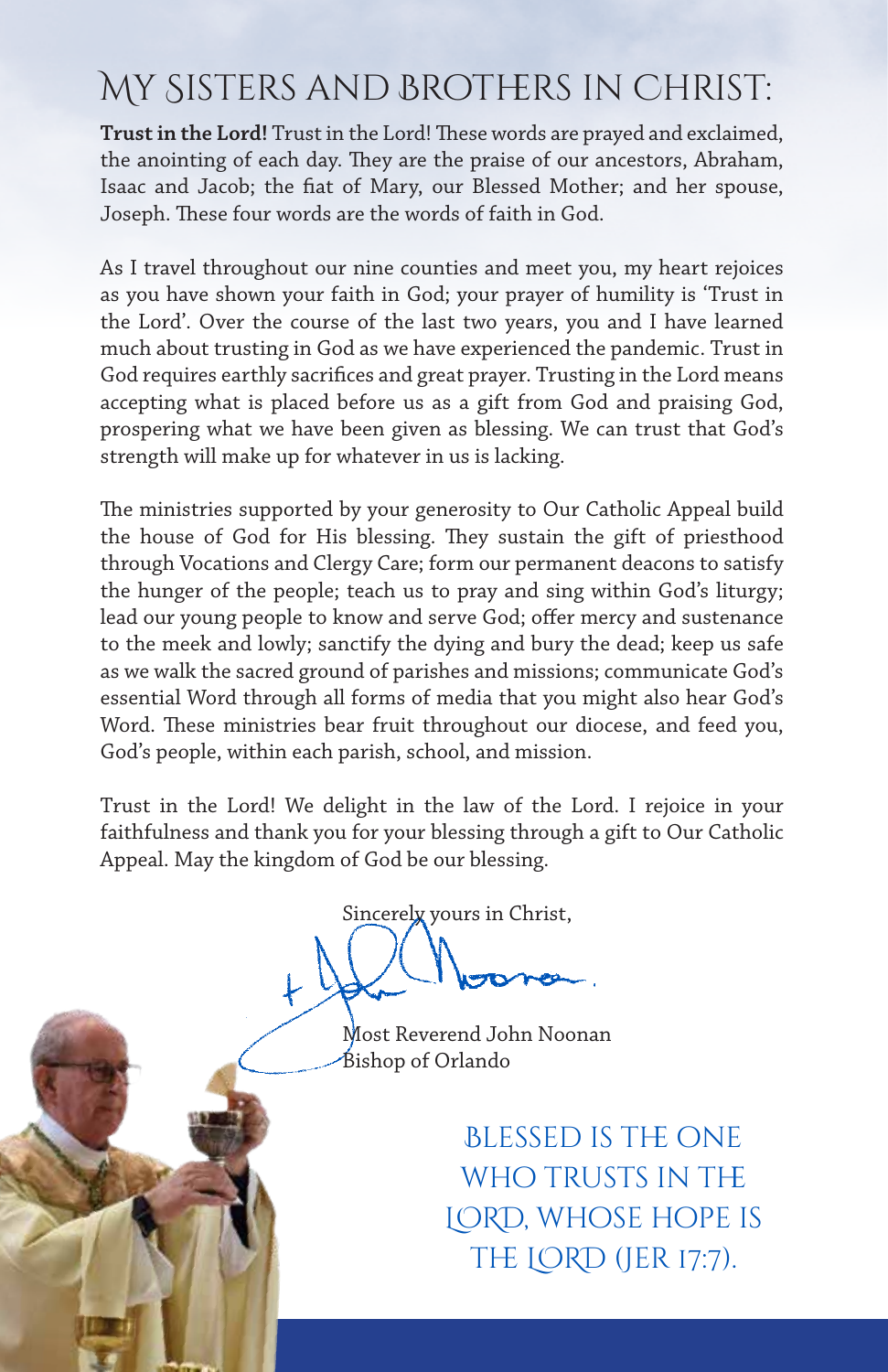# This past year our coll

atata<br>1.1.1

**More than 380,000 Catholics** received the Eucharist in daily Masses and Holy Days





**3,300+ couples** were joined together in Holy Matrimony



We continued building God's Kingdom in Central Florida through **174 parish and school construction, design**  and **maintenance projects**

... As we live the light of Christ throughout our diocese returning gifts to God. We invite every member of our fa continue to grow the Church in Central Florida. Every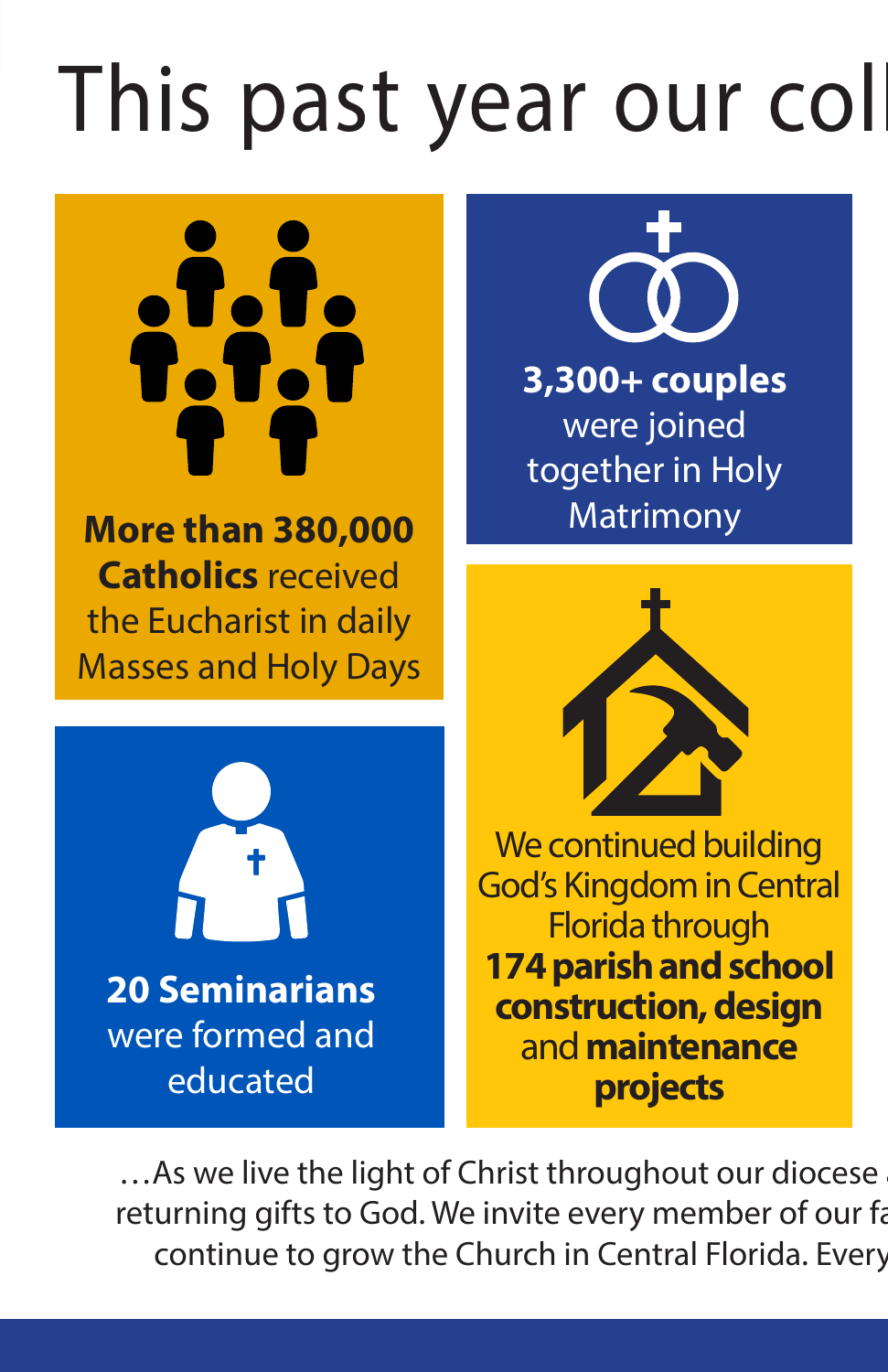# lective gifts ensured:



## **More than 25,000 Catholic school and formation students'**

faith was deepened while quality education was provided



all of this and much more is made possible through our aith family to join us this year in sharing our blessings to size gift is welcome and all are 100% tax deductible.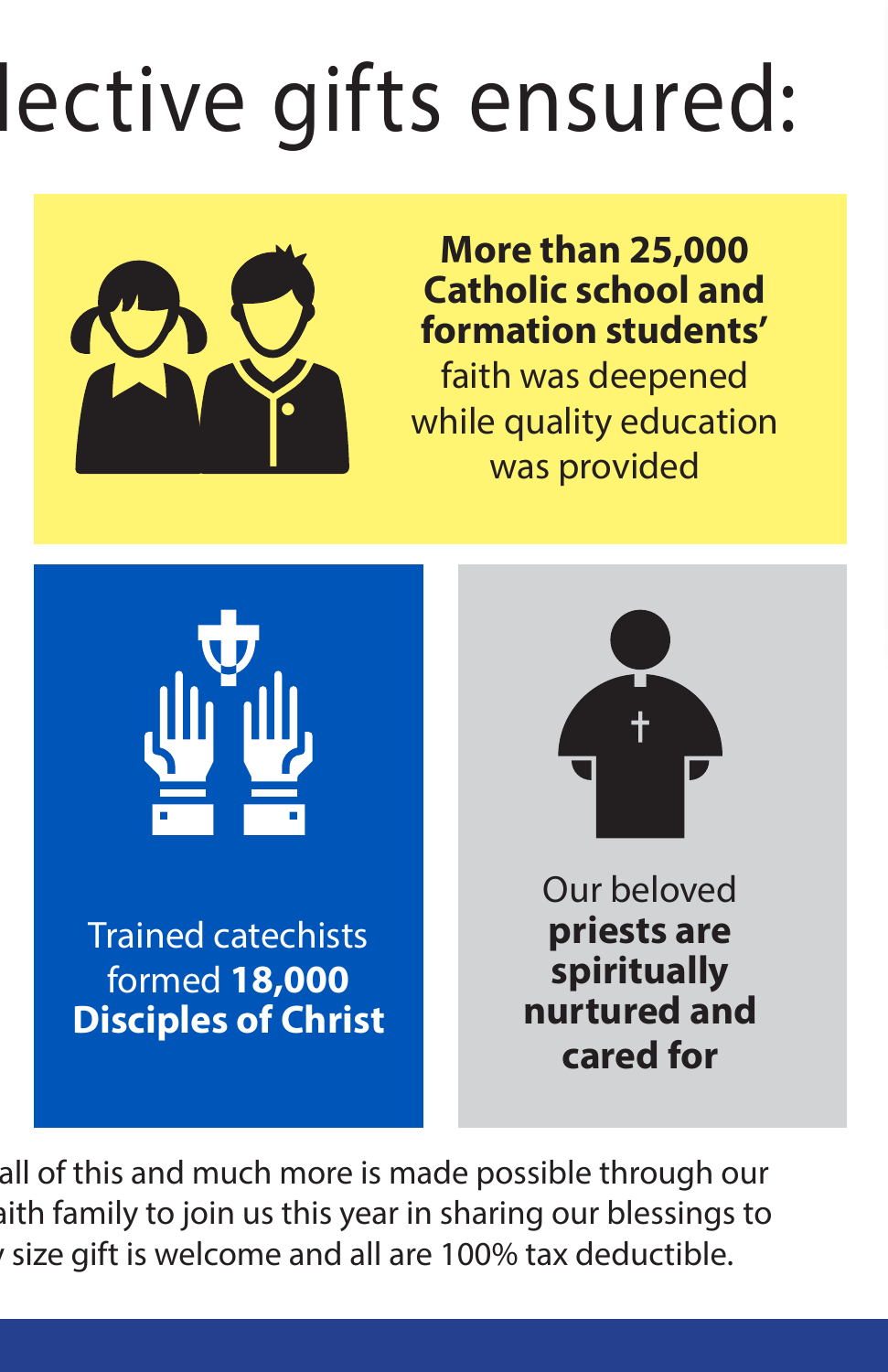### **OUR CATHOLIC APPEAL PRAYER**



**we praise You for the many gifts You give us each day; from the moment we were a presence in our mother's womb to the grace-filled rise of the sun, to the blessing of Sacrament, to the night which ushers us rest.**

**Help us to grow in our living faith. Guide us to serve as leaders to bring about holiness. Bring us to share ourselves selflessly in all things in a spirit of love of You.**

**In the Eucharistic banquet, You give Yourself completely and entirely to us. We give You our return, O Lord, with gratitude knowing there is no measure to the gift of the Cross which brings us resurrection.**

~Amen





**More than 280,000** of our Central Florida neighbors in need experienced Christ's mercy through fresh and healthy food, health care, rent and other assistance

Please tear here to remove the prayer card.

lease tear here to remove the prayer card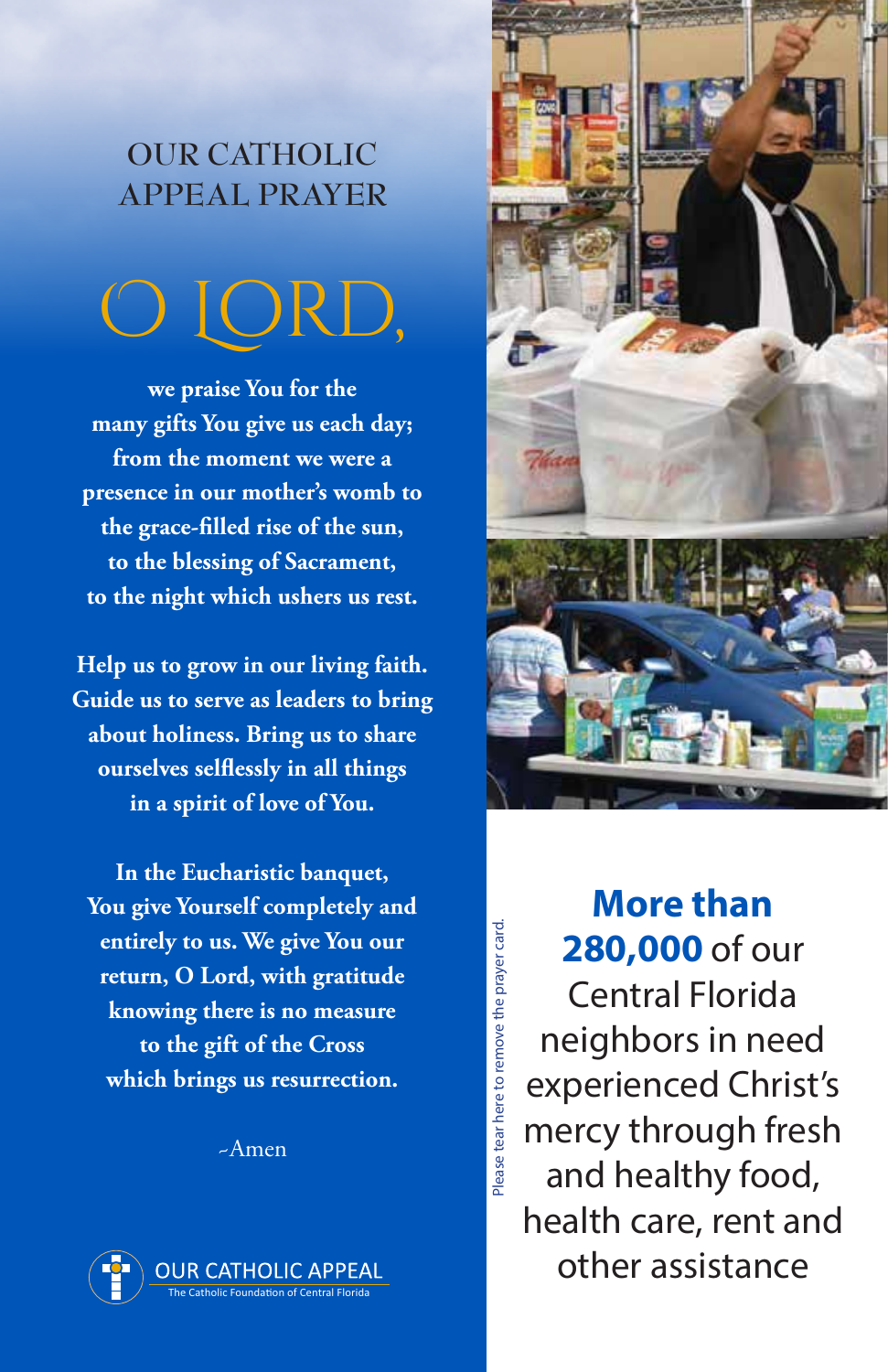

## **3,600+ children and adults** were welcomed into our faith family through Baptism

Rasgue aquí para quitar la tarjeta de oración. asgue aquí para quitar la tarjeta de oración

### **ORACIÓN PARA NUESTRO LLAMADO CATÓLICO**



**te alabamos por los muchos dones que nos das cada día; desde el momento en que éramos una presencia en el vientre de nuestra madre hasta la salida llena de gracia del sol, hasta la bendición del Sacramento, hasta la noche que nos trae el descanso.**

**Ayúdanos a crecer en nuestra fe viva. Guíanos para servir como líderes para promover la santidad.** 

 **Llévanos a compartirnos desinteresadamente en todas las cosas en un espíritu de amor por Ti.**

**En el banquete Eucarístico, Te entregaste por completo a nosotros.**

**Nos entregamos a Ti, oh Señor, con gratitud, sabiendo que nada se compara al regalo de la Cruz que nos trae la resurrección.** 

#### **~Amén**

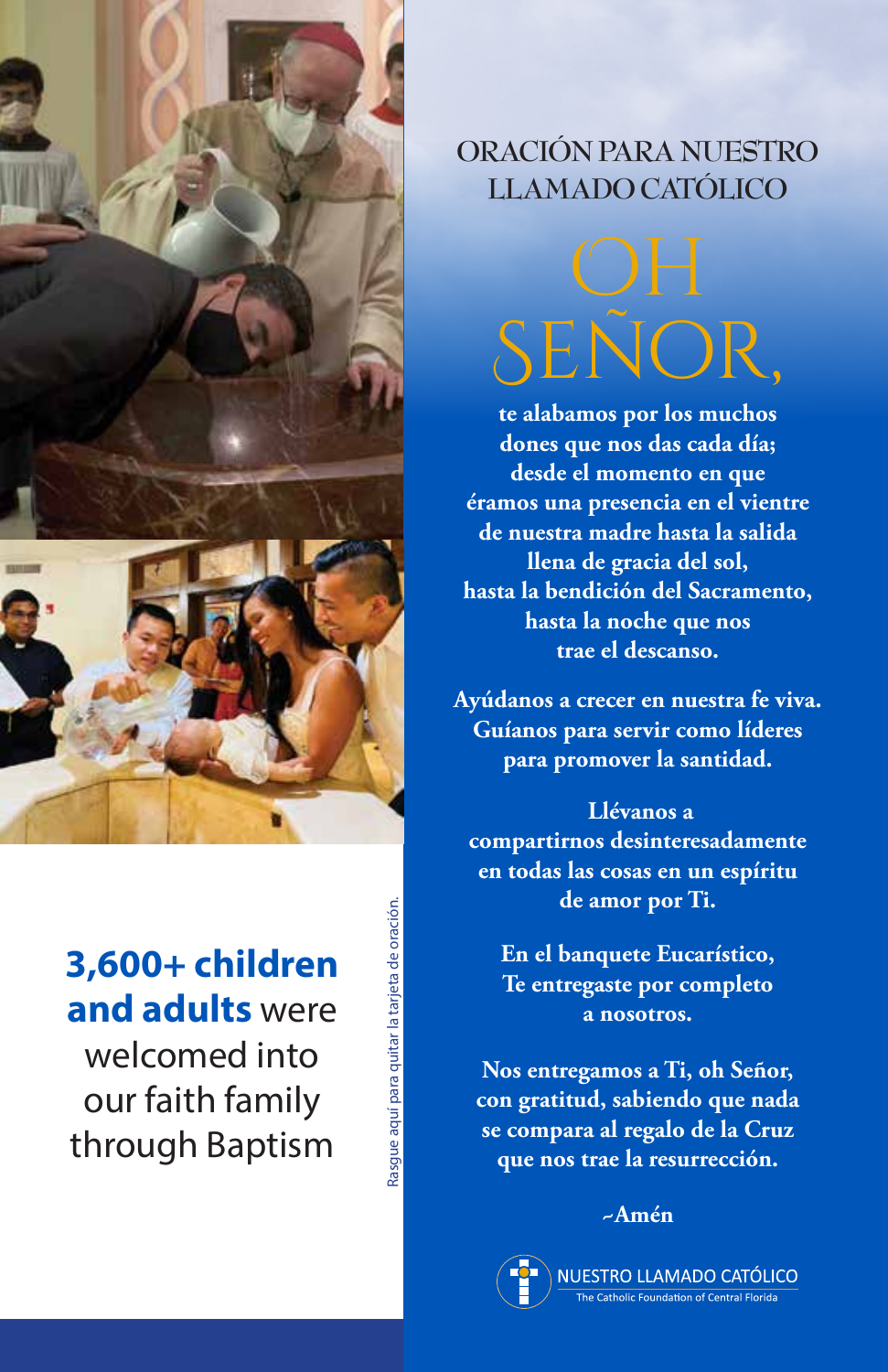

### Your gift supports **every parish, ministry** and **school** in the Diocese of Orlando **5%**

#### **Leadership & Parish Life – 22% 7%**

Vocations & Seminarian Education, Clergy Formation, Permanent Diaconate, Bishop's Office, Liturgy, Liturgical Music, Consecrated Life, **8%** Tribunal, Ministry to Senior Priests, Ministry to International Priests, Airport Ministry 19%

#### **Human Dignity & Solidarity – 14%**

Bishop Grady Villas, Catholic Charities of Central<br>Florida, Culture of Life Florida, Culture of Life

#### **Education – 13%**

Catholic Schools, Mission Office/Sister Diocese 10%San Juan de la Maguana, San Pedro Spiritual Development Center

#### **Discipleship & Stewardship – 13%**

Parish, School and Diocesan Development and Advancement Services, Donor Services

#### **Ecclesiastical Property –10%**

Cemeteries, Design & Construction, Facilities Management, Real Estate, Security

#### **Laity, Family & Life – 8%**

Children's Ministry, Family Ministry, Catholic Campus Ministry, Multicultural Ministry, Youth Ministry, Adult Ministry, Mission Integration

#### **Financial Services – 6%**

Finance, Information Technology, Parish Shared Accounting Services, Printing & Distribution, Risk Management

#### **Human Resources – 5%**

Parish, School and Diocesan Human Resource Services, Victim Assistance, Safe Environment Certification

#### **State & National Outreach – 5%**

United States Conference of Catholic Bishops, Florida Conference of Catholic Bishops

#### **Communications – 4%**

Archivist, Communications, Florida Catholic Media, Faith Fit